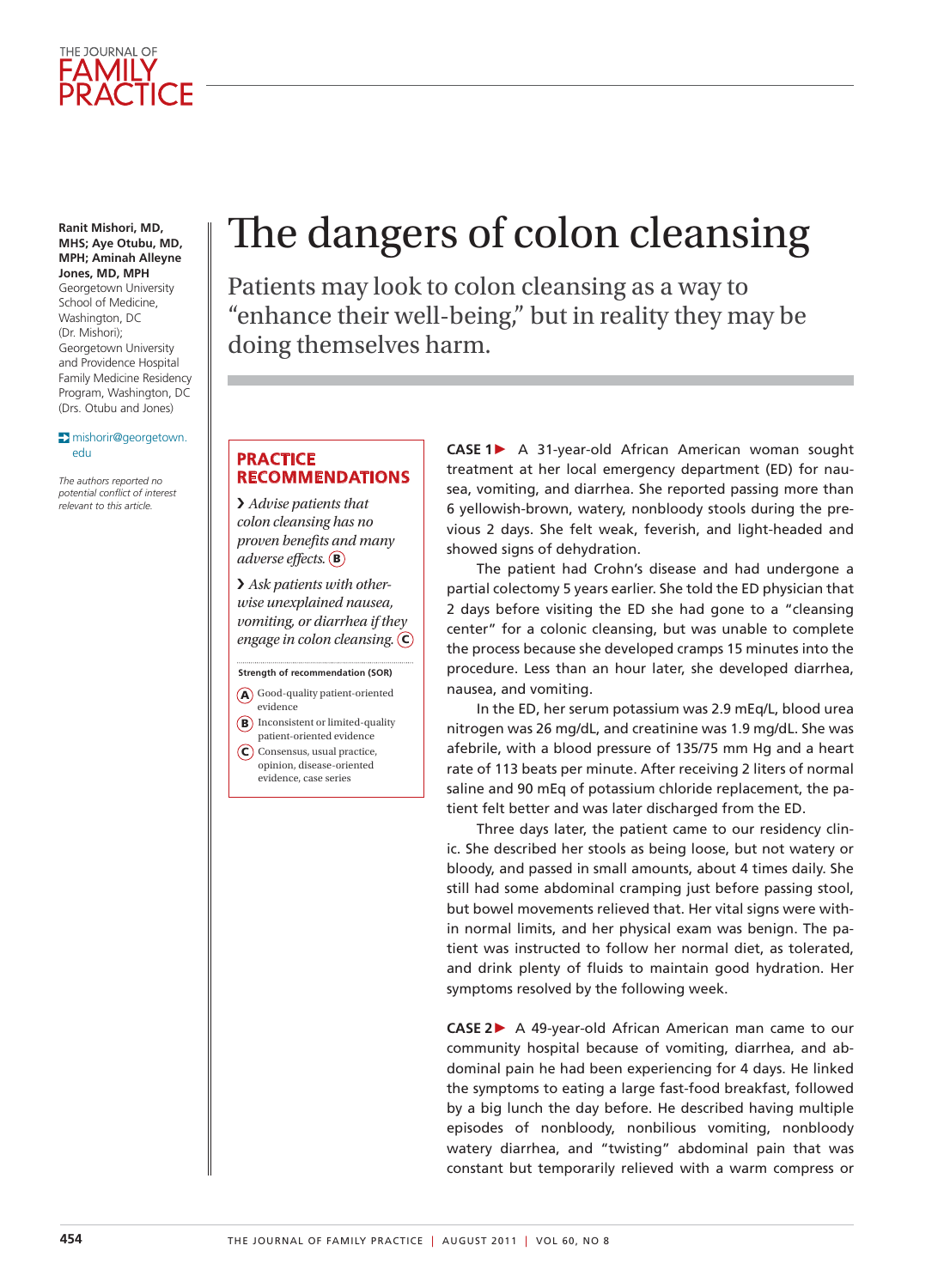positional maneuvers. He had never had a similar episode and had not taken any antibiotics recently.

Upon further questioning, the patient revealed that he had used a colon cleanser a few days earlier. A review showed that he had lost 24 pounds in 10 days. Vitals were within normal limits. Serum potassium was 2.9 mEq/L, and creatinine was 2.1 mg/dL. A computed tomography scan of the abdomen revealed moderate to moderately severe dilatation of multiple small bowel loops with multiple air fluid levels, suggesting an early or partial small bowel obstruction. We obtained a surgical consultation, but surgery was not required. He was discharged after 2 days.

The patient returned to the hospital 3 days later with similar symptoms and severe weakness associated with dizziness. At that time his serum potassium was 2.4 mEq/L and creatinine was 4.0 mg/dL. Aspartate aminotransferase was 29 U/L, alanine aminotransferase was 80 U/L, lipase was 418 U/L, and amylase was 94 U/L.

The patient was readmitted for dehydration, hypokalemia, and pancreatitis and, following a colonoscopy and biopsy that revealed chronic and acute inflammation, a gastroenterologist made a diagnosis of "herbal intoxication." The patient was hydrated, his electrolytes were replaced, and his diet was slowly returned to normal. He was discharged after 5 days.

#### **An old practice rediscovered**

Colon cleansing has been around since ancient times, when its purported benefits were based on the belief that intestinal waste can poison the body ("autointoxication").<sup>1</sup> The procedure became popular in the early 1900s, but in a 1919 paper, the American Medical Association discounted the autointoxication theory and condemned the practice.<sup>1</sup> The procedure then fell out of favor, albeit temporarily.2 Colon cleansing has staged a comeback in recent years.

#### **Colon cleansing basics**

Colon cleansing, also called colonic irrigation or colonic hydrotherapy, is performed by colonic hygienists or colon therapists, or can

be self-administered. The procedure works like an enema. The patient generally lies on a table and water (with or without additional herbs or compounds) is pumped through the rectum via a tube.

Unlike enemas, for which a small amount of fluid is used, however, colon cleansing calls for a large volume of fluid**—**up to 60 liters**—**to be introduced into the rectum.3,4 Fluids and waste are expelled through another tube. The procedure may be repeated several times.

#### **Products go by many names**

Most colon cleansing products come in the forms of laxatives, teas, powders, and capsules. They can be taken by mouth or inserted into the rectum. They often contain sodium phosphate, coffee, probiotics, enzymes, or any of a variety of herbs.<sup>5</sup> Some products contain fiber preparations, including psyllium, flaxseed, and laxatives such as cascara, magnesium oxide, cat's claw, artichoke leaves, burdock root, licorice, and milk thistle.<sup>2</sup>

With names such as Nature's Bounty Colon Cleanser Natural Detox Formula, Health Plus Inc. Colon Cleanse, and 7-Day Miracle Cleanse, as well as endorsements by movie stars, these colon cleansing products are actively promoted as a natural way to enhance one's well-being. Advertisements promising that colon cleansing will alleviate fatigue, headache, weight gain, and low energy are ubiquitous on the Internet and in newspapers and magazines. The ads tout the safety of "herbal" and "natural" preparations. These materials also provide anecdotal support for claims that colon cleansing improves the immune and circulatory systems, enhances cognitive abilities, and aids weight loss through "detoxification."6

Individuals who want to cleanse their own colons can choose among home kits, some of which include disposable tubing, while others have components that can be reused if they are sterilized after each use.5,7 But many people turn to a "hydrotherapist" for colon irrigation. The services are also increasingly being offered by practitioners who describe themselves as "colon hygienists."

These individuals sometimes belong to organizations such as the National Board for Colon Hydrotherapy (NBCH) or the Interna**Despite colon cleansing's long history and current popularity, the literature does not support its purported benefits.**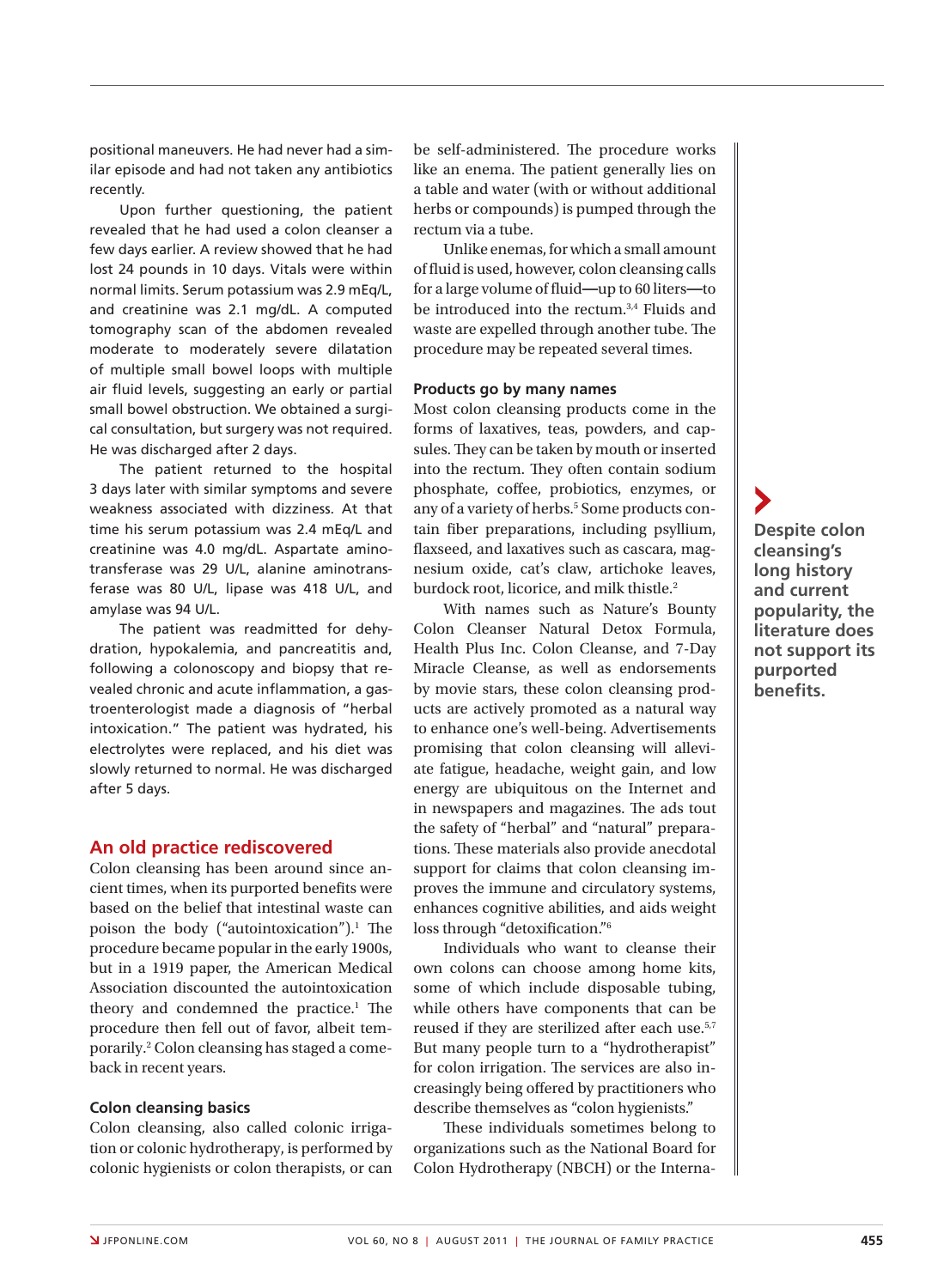# 4 things to tell patients about colon cleansing

- 1. Colon irrigation is not wise**—**particularly if you have a history of gastrointestinal disease (including diverticulitis, Crohn's disease, or ulcerative colitis) or a history of colon surgery, severe hemorrhoids, kidney disease, or heart disease. These conditions increase the risk of adverse effects.2,3,11,16
- 2. Side effects of colon cleansing include nausea, vomiting, diarrhea, dizziness, dehydration, electrolyte abnormalities, acute kidney insufficiency, pancreatitis, bowel perforation, heart failure, and infection. 2,3,11,16
- 3. The devices that practitioners use for the procedure are not approved for colon cleansing by the US Food and Drug Administration. Inadequately disinfected or sterilized irrigation machines have been linked to bacterial contamination.2,11,19
- 4. Colon cleansing practitioners are not licensed by a scientifically based organization. Rather, practitioners have undergone a training process structured by an organization that is attempting to institute its own certification and licensing requirements.

**Some herbal preparations have also been associated with aplastic anemia and liver toxicity.**

tional Association for Colon Hydrotherapy (I-ACT).8,9 These practitioners are not licensed, but they are required to have a high school or equivalent degree plus 3 semesters of postsecondary education and to be certified in cardiopulmonary resuscitation. They also take various seminars and continuing education courses from the NBCH and I-ACT.

How many individuals have used colon cleansing is unclear, although one study suggested that in the United Kingdom, registered practitioners carry out an estimated 5600 procedures every month.10

## **Where's the evidence?**

Despite colon cleansing's long history and current popularity, the literature does not support its purported benefits. Historically, colon cleansing was thought to prevent autointoxication from toxins originating in the colon, but the evidence for this claim is limited.11 A search of the literature using the terms "colon cleansing," "herbal colon cleanse," "colon detoxification," and "colon irrigation," yielded no scientifically robust studies in support of this practice. One study suggested that lymphocytes might migrate from the gut into the circulation after the procedure, which may "improve colon and immune system function."12

Even though colon cleansing is touted as a commonly used form of holistic, complementary and alternative medicine, the Natural Standard Professional Database concluded in a monograph that there is "limited clinical evidence validating colon therapy as a health promotion practice" and noted a "lack of sufficient evidence" for most of its prescribed uses.13

#### **Adverse effects: From cramping to renal failure**

Most reports in the literature note a variety of adverse effects of colon cleansing that range from mild (eg, cramping, abdominal pain, fullness, bloating, nausea, vomiting, perianal irritation, and soreness) to severe (eg, electrolyte imbalance and renal failure).<sup>11,14-17</sup> Some herbal preparations have also been associated with aplastic anemia and liver toxicity.18

Case reports also have noted back and pelvic abscesses after colonic hydrotherapy, fatal aeroportia (gas accumulation in the mesenteric veins) with air emboli, rectal perforations, perineal gangrene, acute water intoxication, coffee enema-associated colitis and septicemia, and deaths due to amebiasis.2,3,19-21

## **The FDA has issued many warning letters**

The preparations used for colon cleansing are considered dietary supplements, and the US Food and Drug Administration (FDA) requires